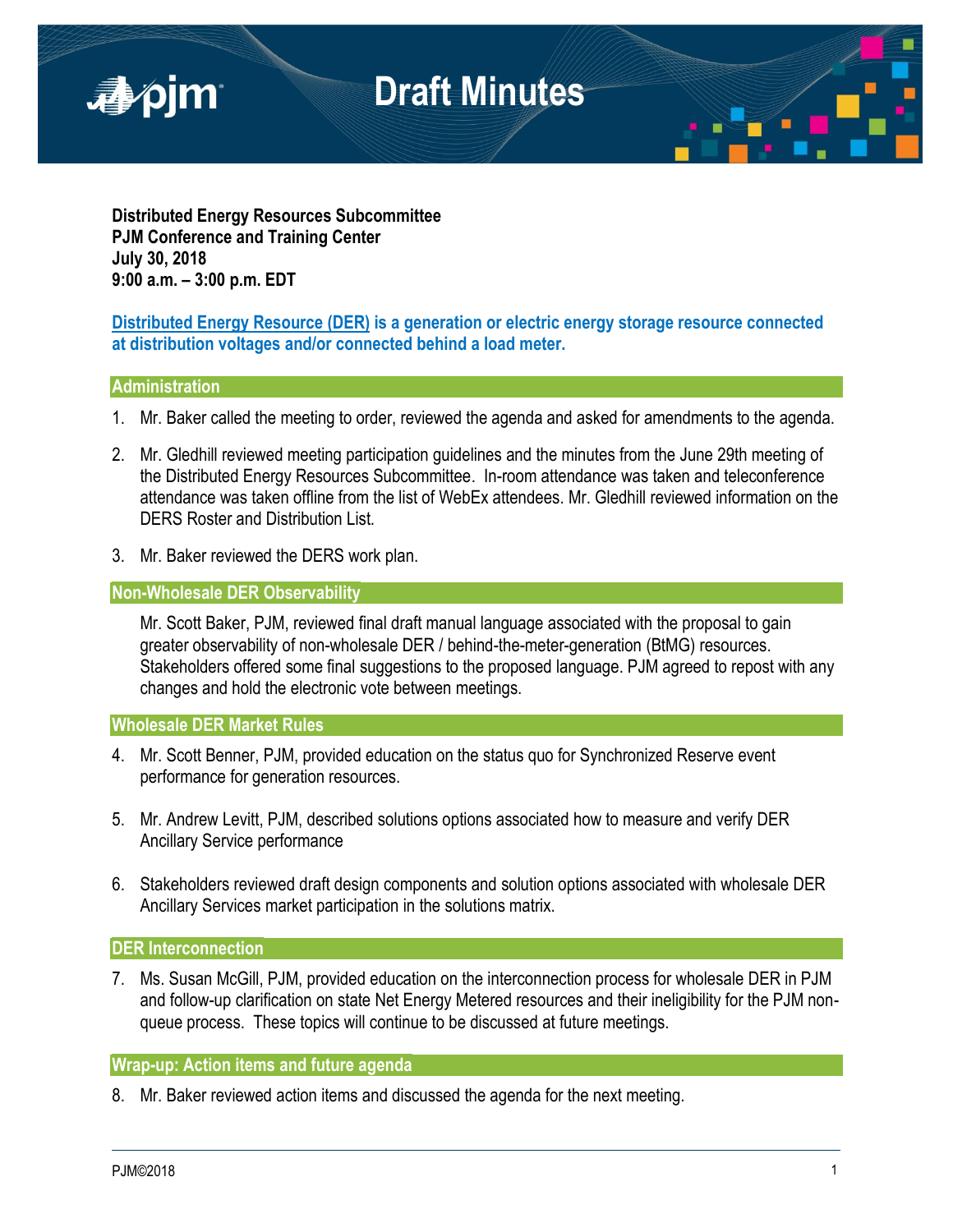

# **Draft Minutes**

August 27, 2018 **19:00 a.m.** – 3:00 p.m. **PJM Conference & Training Center/ WebEx** October 4, 2018 **19:00 a.m.** – 3:00 p.m. **PJM Conference & Training Center/ WebEx** October 31, 2018 **9:00 a.m.** – 3:00 p.m. PJM Conference & Training Center/ WebEx November 30, 2018 **9:00 a.m. – 3:00 p.m.** PJM Conference & Training Center/ WebEx

### **Future Meeting Dates**

### **Attendance**

#### **Attendees Company Sector**

Scott Baker (Facilitator) **PJM Interconnection, LLC** Not Applicable Not Applicable Andrew Gledhill (Secretary) **PJM Interconnection, LLC** Not Applicable Not Applicable Drew Adams **A.F. Mensah, Inc.** Character Adams Other Supplier Tom Rutigliano **Achieving Equilibrium LLC** and the Supplier of the Supplier of the Supplier Ryan Dolan **American Municipal Power, Inc.** American Municipal Power, Inc. **Electric Distributor** Chris Norton American Municipal Power, Inc. Electric Distributor Kristin Rothey **American Municipal Power, Inc.** American Municipal Power, Inc. **Electric Distributor** Brock Ondayko **Appalachain Power Company Appalachain Power Company** Transmission Owner David Canter **Appalachian Power Company** Transmission Owner Evan Wilcox **Evan Wilcox** Appalachian Power Company **Transmission Owner** Company **Transmission Owner** Eric James **Appalachian Power Company Appalachian Power Company Transmission Owner** William Allen **Commonwealth Edison Company** Company Transmission Owner Katie Fuller **Community Energy, Inc.** Community Energy, Inc. Rehan Gilani **ConEdison Energy, Inc.** ConEdison Energy, Inc. Comedition of the Supplier Carl Johnson Customized Energy Solutions, Ltd.\* Not Applicable Not Applicable Jonathan Sasser **Note Applicable** Customized Energy Solutions, Ltd.\* Not Applicable John Horstmann **Example 20 and Transmission Company (The)** Dayton Power & Light Company (The) Transmission Owner Joseph DeLosa **DE Public Service Commission** DE Public Service Commission James Davis Dominion Energy Marketing, Inc. Generation Owner Ryen Lawson **Not Applicable** Dominion Virginia Power Not Applicable Not Applicable Connie Lowe Connie Lowe Connie Lower Connie Lower Not Applicable William Jett **Constants Constructed Business Services LLC** Constants Construction Owner John Sturgeon **Duke Energy Carolinas, LLC** Other Supplier Nancy Connelly **Nancy Connelly Duke Energy Ohio, Inc.** The Connelly **Property Connelly Connelly Connelly Connelly Connelly Connelly Connelly Connelly Connelly Connelly Connelly Connelly Connelly** Alex Rosenblatt **Alex** Rosenblatt **Example 2** Duquesne Light Company **Transmission Owner** Transmission Owner Malcolm Ainspan **Energy Curtailment Specialists, Inc.** Charges of the Supplier Brian Kauffman **EnerNOC, Inc.** Character Controller Supplier Chris Behr **Exergreen Community Power** Community Power **Generation Owner** Martin Bolan **FirstEnergy Solutions Corp.** Transmission Owner Justin Price **FirstEnergy Solutions Corp.** Transmission Owner Anne Rericha FirstEnergy Solutions Corp. The FirstEnergy Solutions Corp. Jon Schneider **FirstEnergy Solutions Corp.** Transmission Owner Jason Smalley **FirstEnergy Solutions Corp.** Transmission Owner Ed Stein FirstEnergy Solutions Corp.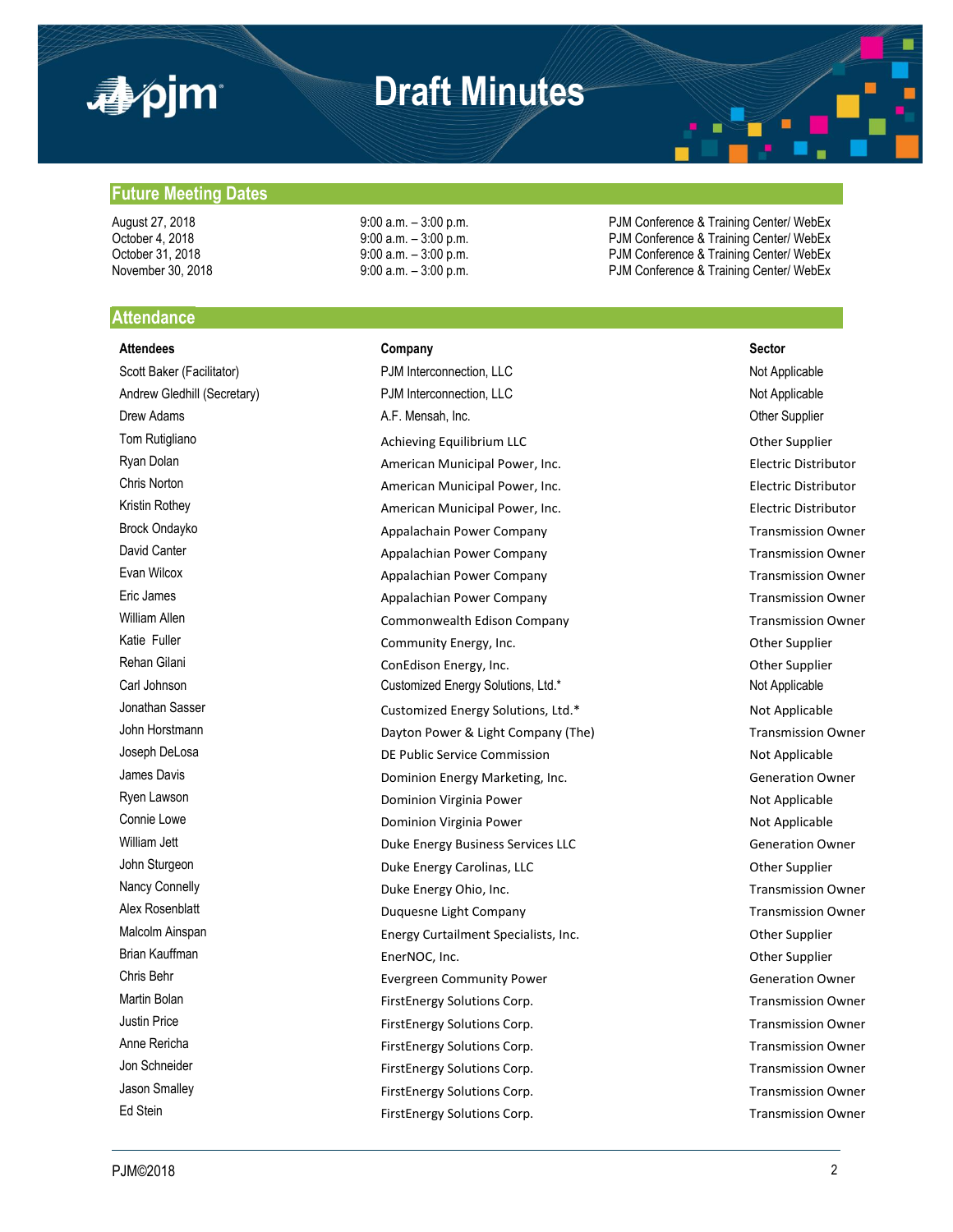

# **Draft Minutes**

Tom Hyzinski GT Power Group Not Applicable Not Applicable David Pratzon **COLL Accord COVID-COVID-COVID-COVID-COVID-COVID-COVID-COVID-COVID-COVID-COVID-COVID-COVID-COVID-COVID-COVID-COVID-COVID-COVID-COVID-COVID-COVID-COVID-COVID-COVID-COVID-COVID-COVID-COVID-COVID-COVID-COVID-COV** John Webster **Internal and American** Icetec.com, Inc. **Communist Communist Communist Communist Communist Communist Communist Communist Communist Communist Communist Communist Communist Communist Communist Communist Communi** Mike Gahimer **IN Office of Utility Consumer Counselor** End User Customer Sean Powers **Example 2** End User Customer Linde Energy Services, Inc. David Hastings **Market Interconnection LLC** and Market Interconnection LLC David Mabry **McNees Wallace & Nurick LLC** Not Applicable Thomas Weeks **Michigan Public Power Agency** Michigan Public Power Agency **Thomas Weeks** Generation Owner Skyler Marzewski **Monitoring Analytics, LLC** Not Applicable Not Applicable Ginny Kreitler **National Audobon** National Audobon Not Applicable George Kogut **New York Power Authority** Character Control of Supplier Character Character Character Character Character Character Character Character Character Character Character Character Character Character Character Ch David Brown NJ Board of Public Utilities Number 2012 10:00 Not Applicable Bob Beadle **North Carolina Electric Membership Corporation** Electric Distributor Neal Fitch **Neal Fitch** NRG Power Marketing LLC **NRG Power Marketing LLC** Generation Owner Yohannes Mariam Office of the Peoples Counsel for the District of Columbia End User Customer Adrien Ford **Electric Distributor** Old Dominion Electric Cooperative **Electric Distributor** Scott Benner **Not Applicable** PJM Interconnection, LLC **Not Applicable** Not Applicable Murty Bhavaraju **Number 2018** PJM Interconnection, LLC Not Applicable Joe Ciabattoni **Not Applicable** PJM Interconnection, LLC **Not Applicable** Not Applicable Becky Davis **PJM Interconnection, LLC** Not Applicable Michael Del Viscio **Not Applicable** PJM Interconnection, LLC Not Applicable Not Applicable Mary Ellen Driscoll **Not Applicable** PJM Interconnection, LLC Not Applicable Not Applicable Eric Endress PJM Interconnection, LLC Not Applicable Suzanne Glatz **PJM Interconnection, LLC** Not Applicable Rebecca Hilderbrand **PJM Interconnection, LLC** Not Applicable Bill Khashfe **Example 2018** PJM Interconnection, LLC **Not Applicable** Not Applicable Matthew LaRocque **Not Applicable** PJM Interconnection, LLC Not Applicable Andrew Levitt **Andrew Levitt** PJM Interconnection, LLC **Not Applicable** Not Applicable Glenn Long **Constanting Construction** PJM Interconnection, LLC **Construction** PJM Interconnection, LLC Susan McGill **Susan McGill PJM Interconnection, LLC Not Applicable** Not Applicable Joseph Mulhern **Number 2018** 2019 10 PJM Interconnection, LLC 2008 2019 10:30 Not Applicable Masha Nyemko **PJM Interconnection, LLC** Not Applicable Not Applicable Keyur Patel Not Applicable PJM Interconnection, LLC Not Applicable Not Applicable John Reynolds **PJM Interconnection, LLC** Not Applicable Not Applicable Ken Schuyler **Not Applicable** PJM Interconnection, LLC Not Applicable Not Applicable Elizabeth Trinkle **Elizabeth Trinkle** PJM Interconnection, LLC Cheryl Mae Velasco **Cheryl Mac Velasco** PJM Interconnection, LLC **Not Applicable** Not Applicable Laura Walter **Not Applicable** PJM Interconnection, LLC **Not Applicable** Not Applicable John Feller **PPL Electric Utilities Corp.** dba PPL Utilities Corp. Transmission Owner Chip Richardson **PPL Electric Utilities Corp.** dba PPL Utilities Corp. Transmission Owner James Rouland **PPL Electric Utilities Corp.** dba PPL Utilities Corp. Transmission Owner David Ellis **Ellis Public Service Electric & Gas Company Transmission Owner Transmission Owner**